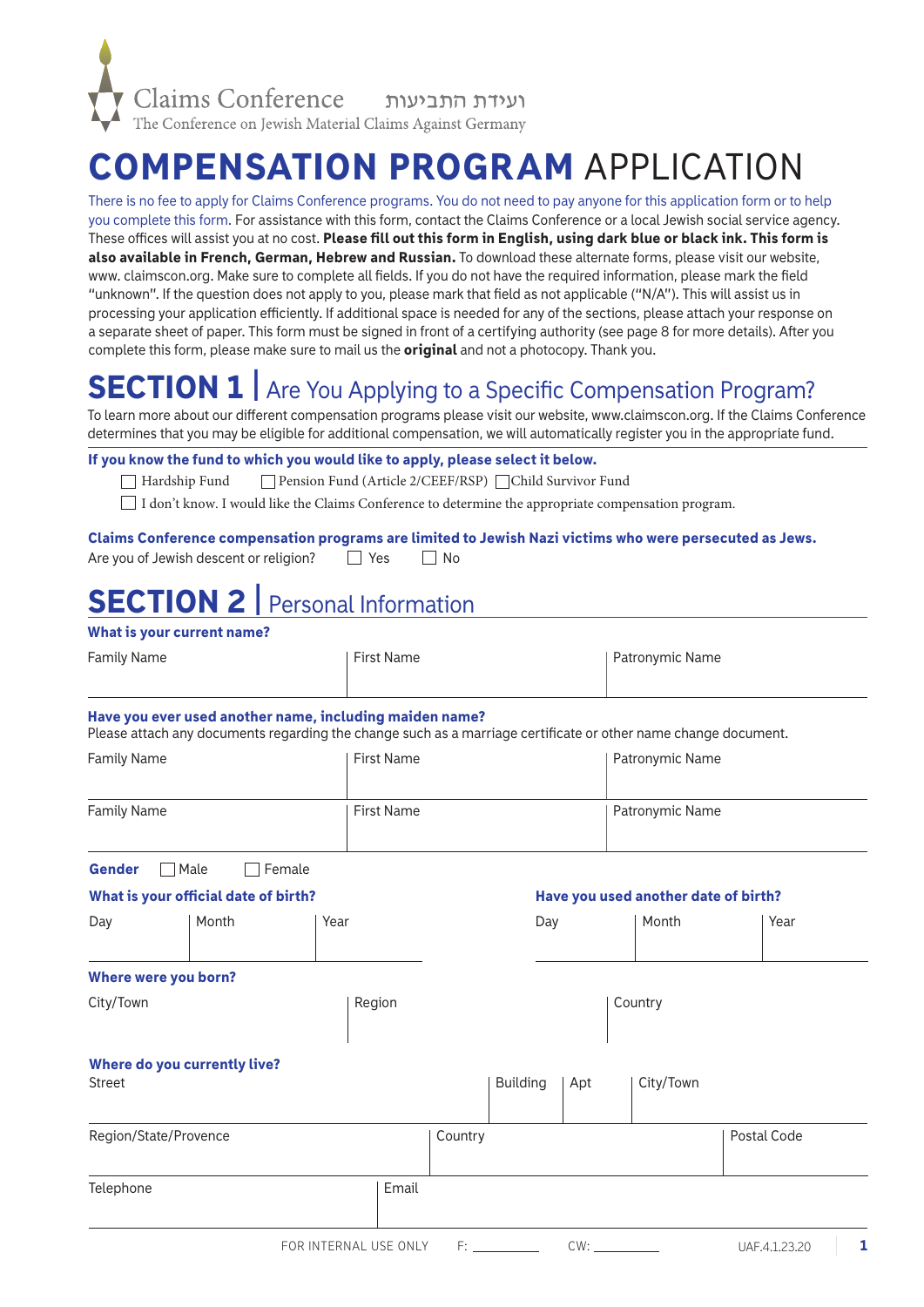#### *SECTION 2 CONTINUED*

| What is your preferred language of correspondence?                                                                                                                                           |                   |        |           |                           |
|----------------------------------------------------------------------------------------------------------------------------------------------------------------------------------------------|-------------------|--------|-----------|---------------------------|
| $\sqsupset$ French<br>Hebrew<br>$\Box$ English                                                                                                                                               | Russian           | German | Hungarian |                           |
| We can only discuss the details of your claim with you or with someone whom you specify. Is there someone whom<br>you would like to allow us to speak with or write to regarding your claim? |                   |        |           |                           |
| <b>Family Name</b>                                                                                                                                                                           | <b>First Name</b> |        |           | Relationship to Applicant |
| Address                                                                                                                                                                                      |                   |        |           |                           |
| Telephone                                                                                                                                                                                    |                   | Email  |           |                           |
| Where have you lived since the end of the war? List all of the countries in which you have lived from then until today.<br>Country (If Germany, please include city and state)               |                   |        | Year From | Year To                   |
|                                                                                                                                                                                              |                   |        |           |                           |

|  | What is your current citizenship? |  |
|--|-----------------------------------|--|

| Country | Date of Immigration<br>(DD/MM/YYYY) | Date Citizenship Received<br>(DD/MM/YYYY) |
|---------|-------------------------------------|-------------------------------------------|
|         |                                     |                                           |

### Please list your previous citizenship or periods when you were stateless, if applicable.

| Country (including periods when you were stateless) | Year From | Year To |
|-----------------------------------------------------|-----------|---------|
|                                                     |           |         |
|                                                     |           |         |
|                                                     |           |         |
|                                                     |           |         |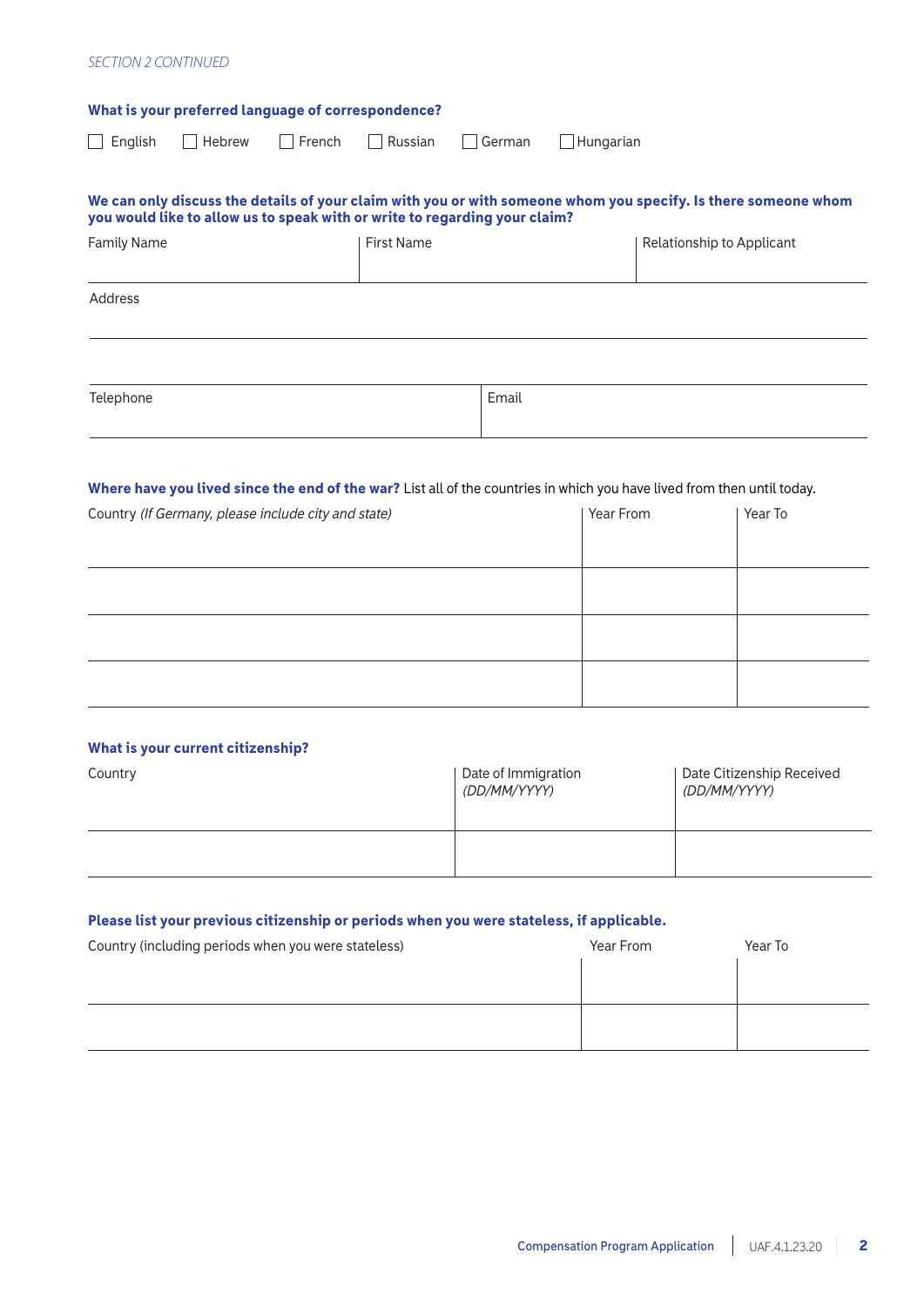# SECTION 3 | **Your Experience During the War**

This section has TWO PARTS. Part A is a **timeline** (dates, locations and names) of your experiences. In Part B we ask you to provide a detailed description of your story. If your mother was pregnant with you during her persecution, answer the following questions from your mother's perspective.

### PART A: PERSECUTION TIME-LINE AND INFORMATION

Use the timeline to **briefly outline** your experience chronologically. You will be able to provide more detailed information in Part B. If you require additional space, please attach your response on a separate sheet of paper. Please refer to the following definitions when answering how you were persecuted.

Camp: You were in a concentration or labor camp or forced labor battalion.

Ghetto: You were forced to live in a ghetto.

**Hiding:** You were hiding under inhumane conditions, without access to the outside world.

Living in Illegality/Under a False Identity: You had to keep a low profile because you had no identity papers, or were not registered with the authorities. Or you continuously lived under a false, non-Jewish identity, using an alias and/or falsified papers.

Flight: You escaped from the place of your residence due to an impending Nazi threat.

Curfew: You were only allowed to leave your house at certain times of the day.

Forced Residence/Resettlement: You were forced to live in a certain part of the city or leave your home and live in another place.

**Yellow Star:** You were forced to wear an identifying symbol such as a yellow star.

Other Persecution Type: Please specify in timeline below.

|   | Where did you live before the war?                      |                                                                                            |                                                          |                    |
|---|---------------------------------------------------------|--------------------------------------------------------------------------------------------|----------------------------------------------------------|--------------------|
|   | City/Town                                               | Region                                                                                     |                                                          | Country            |
| 1 | Type of Persecution (refer to definitions listed above) |                                                                                            | Date From                                                | Date To            |
|   | Where were you persecuted?                              |                                                                                            |                                                          |                    |
| 2 | Type of Persecution (refer to definitions listed above) |                                                                                            | Date From                                                | Date To            |
|   | Where were you persecuted?                              |                                                                                            |                                                          |                    |
| 3 | Type of Persecution (refer to definitions listed above) |                                                                                            | Date From                                                | Date To            |
|   | Where were you persecuted?                              |                                                                                            |                                                          |                    |
| 4 | Type of Persecution (refer to definitions listed above) |                                                                                            | Date From                                                | Date To            |
|   | Where were you persecuted?                              |                                                                                            |                                                          |                    |
| 5 | Type of Persecution (refer to definitions listed above) |                                                                                            | Date From                                                | Date To            |
|   | Where were you persecuted?                              |                                                                                            |                                                          |                    |
|   | Where were you at liberation?                           |                                                                                            |                                                          |                    |
|   | City/Town                                               | Region                                                                                     |                                                          | Country            |
|   |                                                         | You do not need to pay anyone for this application form or to help you complete this form. | There is no fee to apply for Claims Conference programs. | UAF.4.1.23.20<br>3 |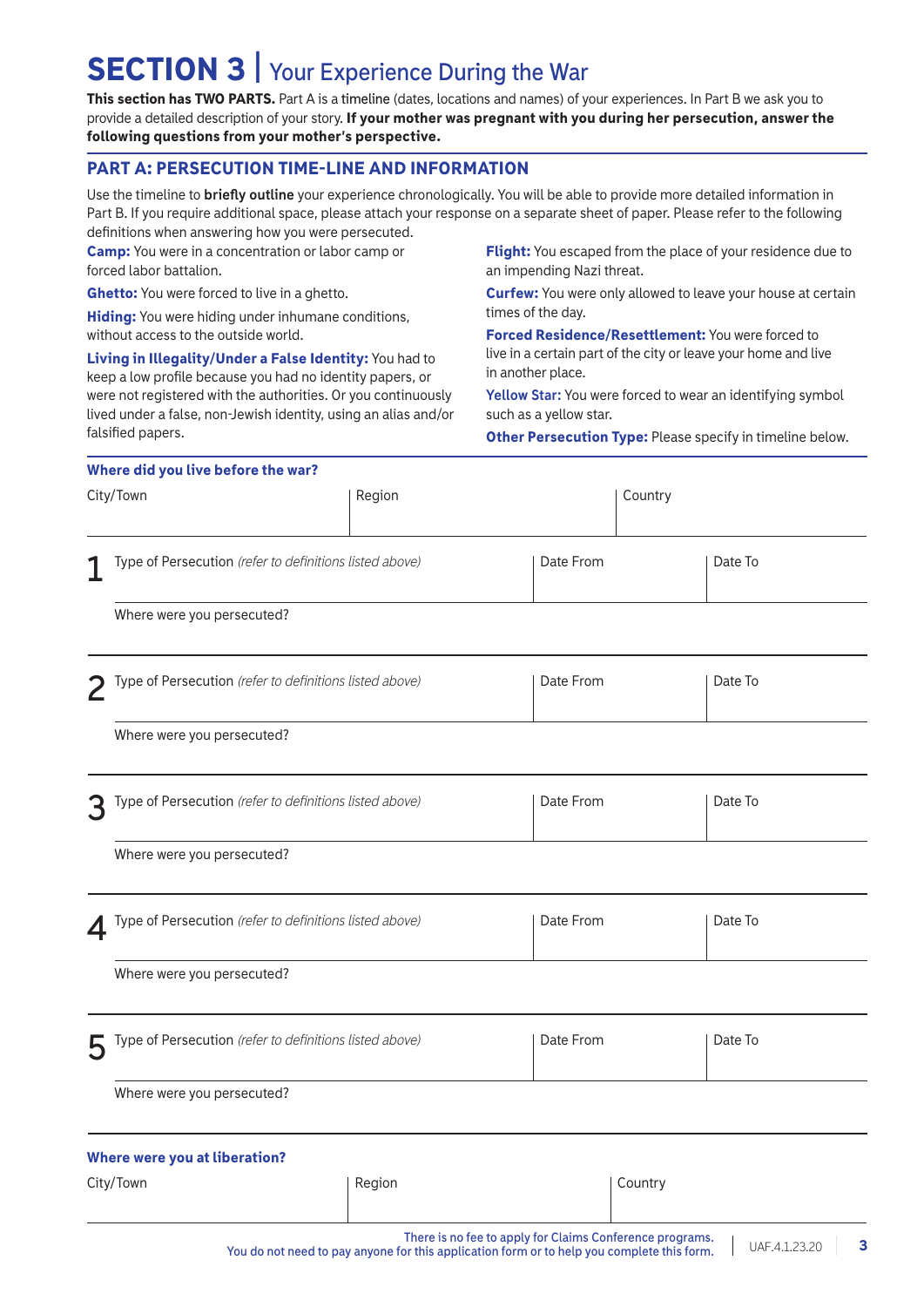### PART B: YOUR STORY

#### In your own words, please use the space below to provide a description of your persecution history, making sure to include such details as:

- Dates and places of your persecution, if known
- Names of family members who were with you during your persecution
- Living conditions
- Significant events, if any, that occurred with dates when possible
- How were you liberated

#### If you lived in hiding, please describe the following:

- Where you hid
- Who hid you (if possible please provide the names)
- Who provided you with food and other necessary items
- Whether the authorities had knowledge of your presence, or if you were registered as a Jew

#### If you fled from your home, please describe the following:

- When did you leave your residence
- Where did you stop along the way
- Where was your final place of refuge

If you require additional space, please attach your response on a separate sheet of paper.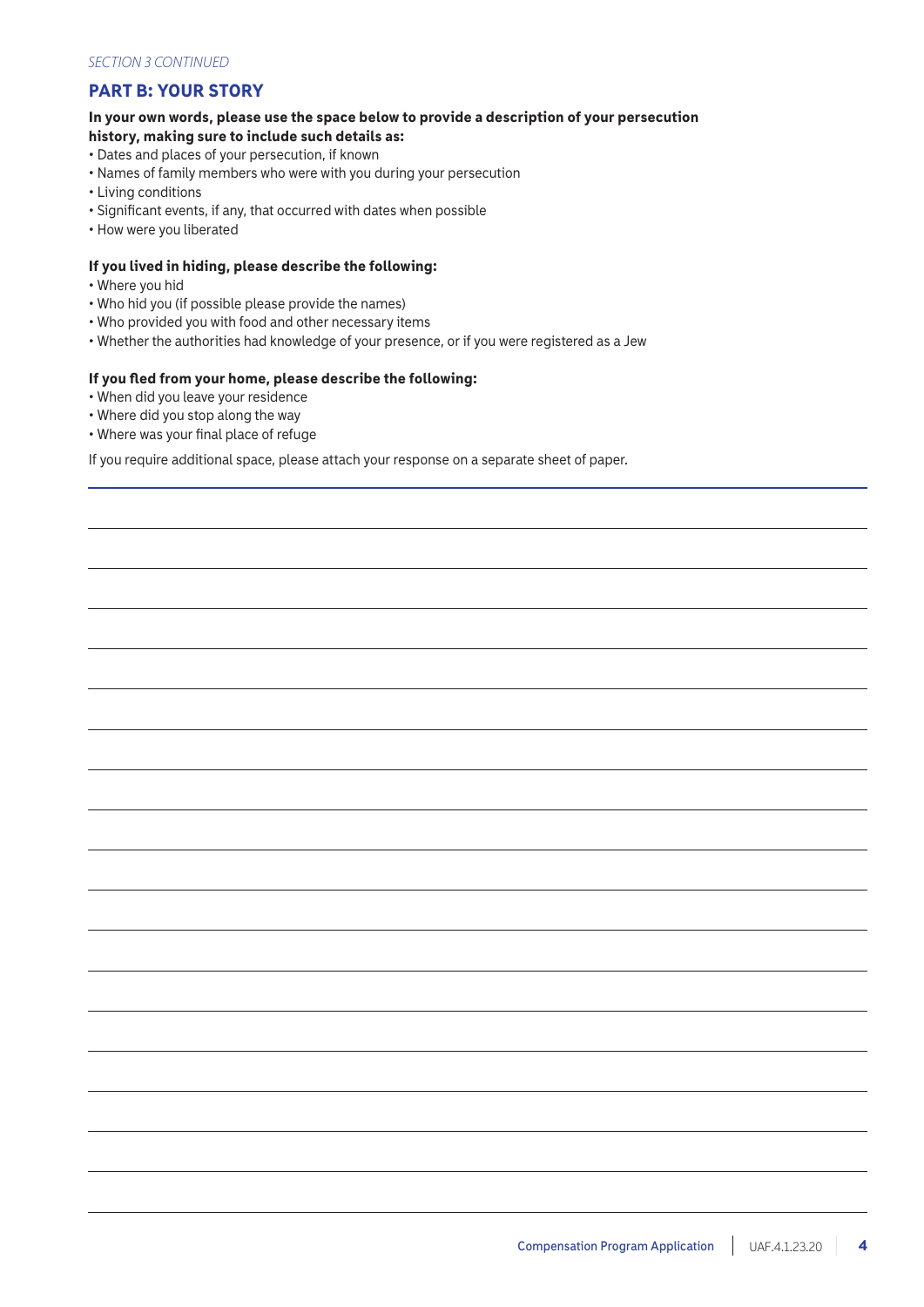# SECTION 4 | **Family History**

## **MOTHER**

| <b>Family Name</b>           |                                                                  |      | <b>First Name</b> |            |           |         | Patronymic Name                             |      |  |
|------------------------------|------------------------------------------------------------------|------|-------------------|------------|-----------|---------|---------------------------------------------|------|--|
|                              | Did your mother ever use another name, including maiden name?    |      |                   |            |           |         |                                             |      |  |
| <b>Family Name</b>           |                                                                  |      | <b>First Name</b> |            |           |         | Patronymic Name                             |      |  |
| <b>Family Name</b>           |                                                                  |      | <b>First Name</b> |            |           |         | Patronymic Name                             |      |  |
|                              | Where was your mother born?                                      |      |                   |            |           |         |                                             |      |  |
| City/Town                    |                                                                  |      | Region            |            |           | Country |                                             |      |  |
|                              | What is your mother's official date of birth?                    |      |                   |            |           |         | Has your mother used another date of birth? |      |  |
| Day                          | Month                                                            | Year |                   | Day        |           | Month   |                                             | Year |  |
|                              | If your mother is deceased, provide her place and date of death. |      |                   |            |           |         |                                             |      |  |
| City/Region/Country          |                                                                  |      |                   |            | Day       |         | Month                                       | Year |  |
| <b>FATHER</b><br>Family Name |                                                                  |      | <b>First Name</b> |            |           |         | Patronymic Name                             |      |  |
|                              |                                                                  |      |                   |            |           |         |                                             |      |  |
| <b>Family Name</b>           | Did your father ever use another name?                           |      | First Name        |            |           |         | <b>Patronymic Name</b>                      |      |  |
|                              | Where was your father born?                                      |      |                   |            |           |         |                                             |      |  |
| City/Town                    |                                                                  |      | Region            |            |           |         | Country                                     |      |  |
|                              | What is your father's official date of birth?                    |      |                   |            |           |         | Has your father used another date of birth? |      |  |
| Day                          | Month                                                            | Year |                   | Day        |           | Month   |                                             | Year |  |
|                              | If your father is deceased, provide his place and date of death. |      |                   |            |           |         |                                             |      |  |
| City/Region/Country          |                                                                  |      |                   |            | Day       |         | Month                                       | Year |  |
|                              | Were you persecuted together with your father?                   |      |                   | $\Box$ Yes | $\Box$ No |         |                                             |      |  |
|                              | Were you together all the time during persecution?               |      |                   | $\Box$ Yes | $\Box$ No |         |                                             |      |  |
|                              | If not, where was your father?                                   |      |                   |            |           |         |                                             |      |  |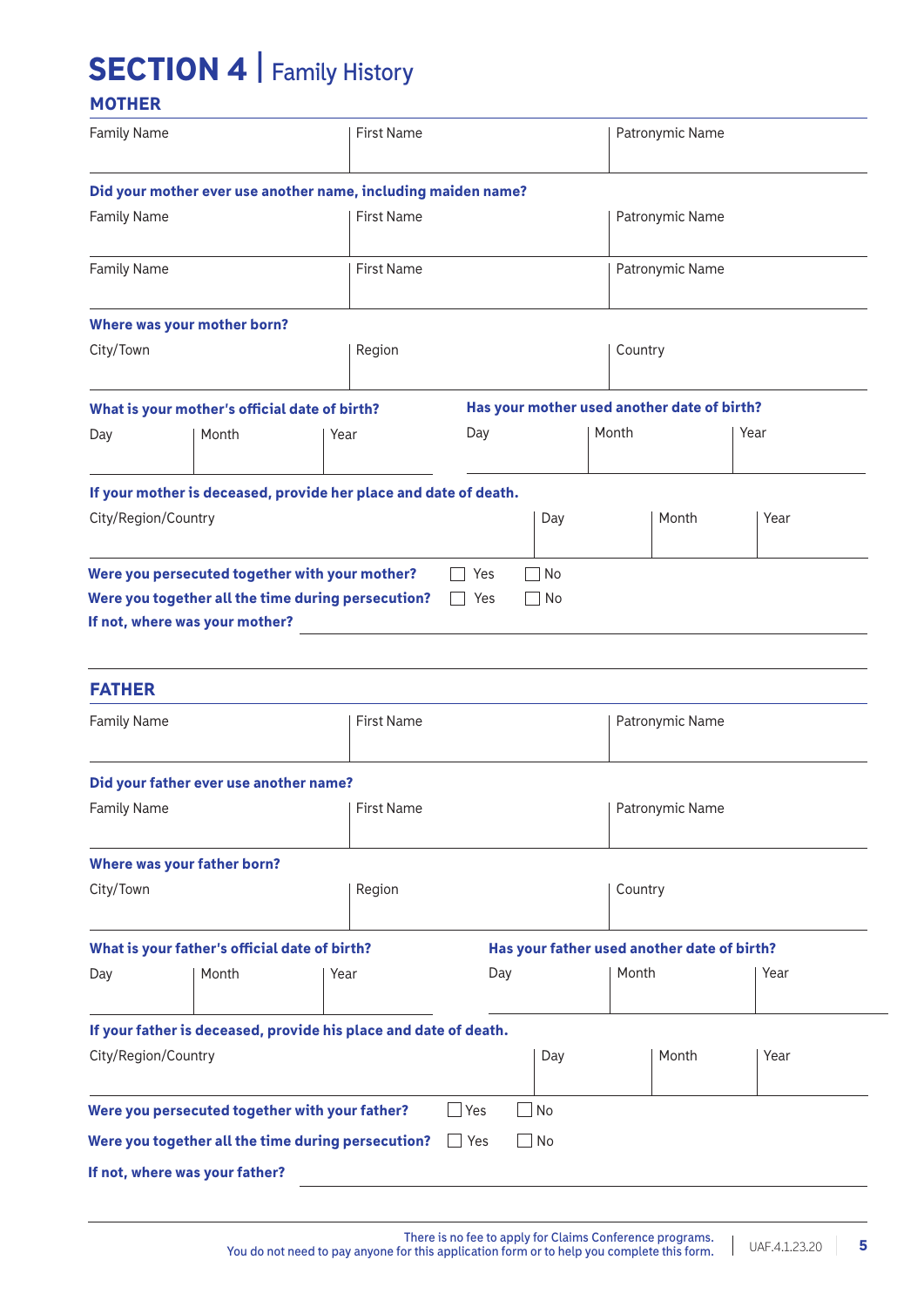### SIBLINGS

Please make additional copies of this page if you have more siblings.

| <b>Family Name</b><br><b>First Name</b>                                                                              |                                                                                                                                                     |  | Patronymic Name   |  |                 |                 |                 |      |
|----------------------------------------------------------------------------------------------------------------------|-----------------------------------------------------------------------------------------------------------------------------------------------------|--|-------------------|--|-----------------|-----------------|-----------------|------|
|                                                                                                                      | Did your sibling ever use another name, including maiden name?                                                                                      |  |                   |  |                 |                 |                 |      |
|                                                                                                                      | <b>Family Name</b>                                                                                                                                  |  | <b>First Name</b> |  |                 |                 | Patronymic Name |      |
|                                                                                                                      | <b>Family Name</b>                                                                                                                                  |  | <b>First Name</b> |  |                 |                 | Patronymic Name |      |
|                                                                                                                      | Where and when was your sibling born?                                                                                                               |  |                   |  |                 |                 |                 |      |
|                                                                                                                      | City/Region/Country                                                                                                                                 |  |                   |  | Day             |                 | Month           | Year |
|                                                                                                                      | If your sibling is deceased, provide his/her place and date of death.<br>City/Region/Country                                                        |  |                   |  | Day             |                 | Month           | Year |
|                                                                                                                      | Were you persecuted together with your sibling?<br>Were you together all the time during persecution? $\Box$ Yes<br>If not, where was your sibling? |  | Yes               |  | No<br>l INo     |                 |                 |      |
|                                                                                                                      | <b>Family Name</b>                                                                                                                                  |  | <b>First Name</b> |  |                 |                 | Patronymic Name |      |
|                                                                                                                      | Did your sibling ever use another name, including maiden name?                                                                                      |  |                   |  |                 |                 |                 |      |
|                                                                                                                      | <b>Family Name</b>                                                                                                                                  |  | <b>First Name</b> |  | Patronymic Name |                 |                 |      |
|                                                                                                                      | <b>Family Name</b>                                                                                                                                  |  | <b>First Name</b> |  |                 | Patronymic Name |                 |      |
| Where and when was your sibling born?<br>City/Region/Country<br>Month<br>Day<br>Year                                 |                                                                                                                                                     |  |                   |  |                 |                 |                 |      |
| If your sibling is deceased, provide his/her place and date of death.<br>City/Region/Country<br>Month<br>Year<br>Day |                                                                                                                                                     |  |                   |  |                 |                 |                 |      |
|                                                                                                                      | Were you persecuted together with your sibling?                                                                                                     |  | Yes               |  | No              |                 |                 |      |
|                                                                                                                      | Were you together all the time during persecution?                                                                                                  |  | $\Box$ Yes        |  | No              |                 |                 |      |
|                                                                                                                      | If not, where was your sibling?                                                                                                                     |  |                   |  |                 |                 |                 |      |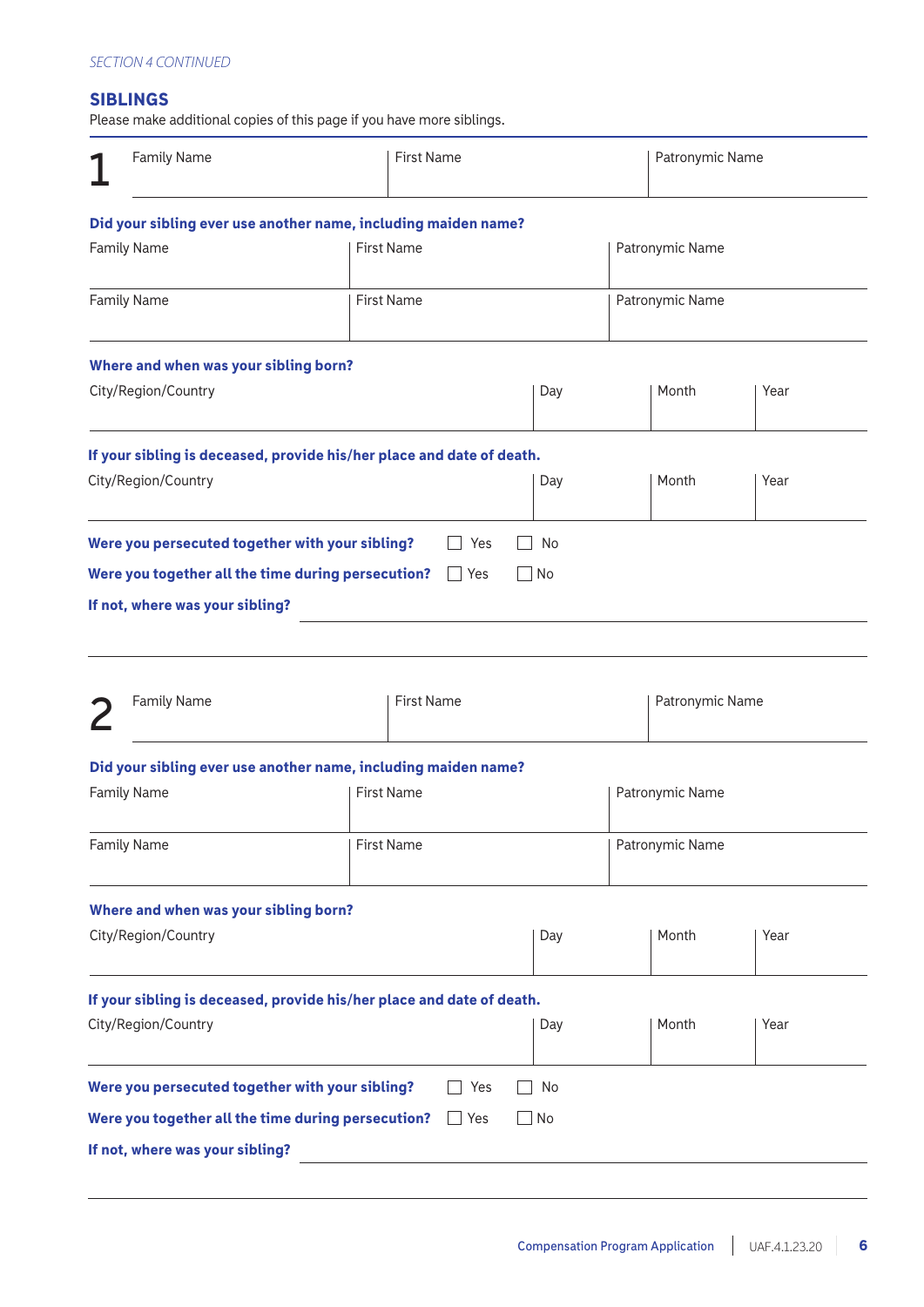# SECTION 5 | **Previous Compensation**

|                       | Have you ever applied for compensation for your persecution?<br>If yes, provide a list of all programs to which you have applied.<br>If you receive(d) compensation please attach all documentation regarding the payment(s). | Yes     | No      |
|-----------------------|-------------------------------------------------------------------------------------------------------------------------------------------------------------------------------------------------------------------------------|---------|---------|
| Fund/Program          |                                                                                                                                                                                                                               |         | Country |
| What kind of payment? | One-time Payment                                                                                                                                                                                                              | Pension |         |
| Fund/Program          |                                                                                                                                                                                                                               |         | Country |
| What kind of payment? | One-time Payment                                                                                                                                                                                                              | Pension |         |
| Fund/Program          |                                                                                                                                                                                                                               |         | Country |
| What kind of payment? | One-time Payment                                                                                                                                                                                                              | Pension |         |

# SECTION 6 | **Income & Assets**

The Article 2 Fund is subject to income and asset limits set by the German government. The table below shows the current limits for this fund. The limits for each currency are set by the German government according to a special exchange rate procedure. For currencies not listed below, please contact us or visit www.claimscon.org

| <b>CURRENCY</b>         | <b>ANNUAL INCOME LIMIT</b> | <b>ASSET LIMIT</b> |
|-------------------------|----------------------------|--------------------|
| $US$ Dollar $-$ USD     | \$49,850                   | \$997,020          |
| $Func - FUR$            | €45,000                    | €900.000           |
| Israeli Shekel — ILS    | ₪173.200                   | ₪3.464.150         |
| Australian Dollar - AUD | \$72,870                   | \$1,457,460        |
| Canadian Dollar — CAD   | \$66,300                   | \$1,326,090        |

#### IMPORTANT

### THE INCOME IS YOUR NET INCOME AFTER TAXES HAVE BEEN DEDUCTED.

THE FOLLOWING ARE NOT CONSIDERED INCOME:

| $\cdot$ Governmental pensions             | Company or employment pensions          |
|-------------------------------------------|-----------------------------------------|
| $\cdot$ Retirement plan payments (401(k)) | • Disability or life insurance pensions |

Assets do not include your primary residence. Assets include, among other items, cash in the bank, the value of stocks/shares, and any additional property you own or the paid-up value of a life insurance policy. Only "net assets" are relevant; i.e., you should deduct from the value of the property any debts, mortgages, or the annual tax on or related to the property. If an asset is jointly owned, only the value of the asset you own is relevant. For example, if an asset is jointly owned by you and your spouse, you should include only half the value as your own.

#### *You only need to complete this section if you want your application to be considered for the Article 2 Fund.*

### $\Box$  Yes, I confirm that my income and assets are below the required limits.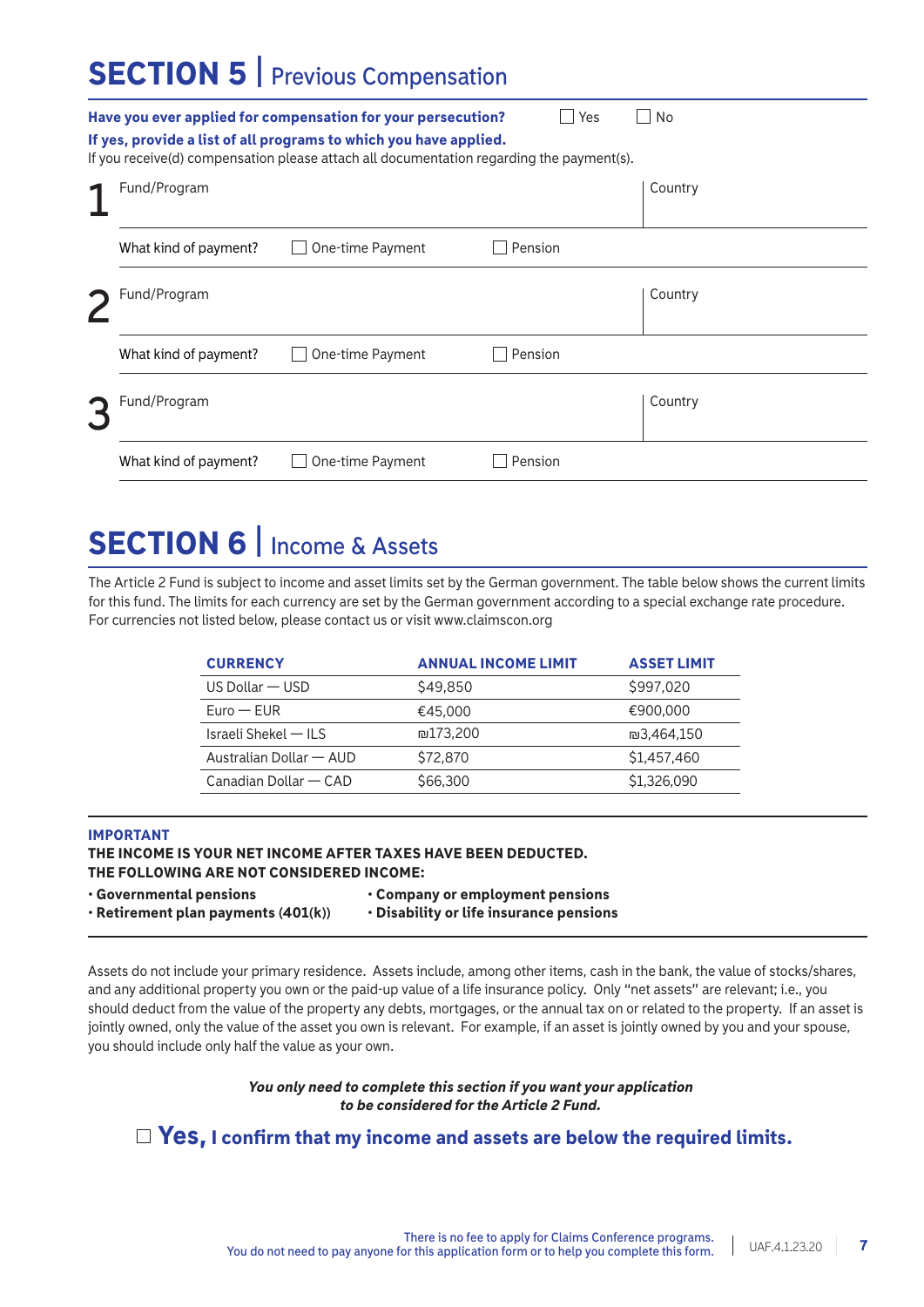# SECTION 7 | **Required Documentation**

Please provide a photocopy of a government-issued ID that has your photo.

### PART A: PROOF OF IDENTITY

| Prease provide a priotocopy or a government-issued ib that has your prioto.                                                                                                                                                             |                                                                                                                                                                                                                                |  |  |  |
|-----------------------------------------------------------------------------------------------------------------------------------------------------------------------------------------------------------------------------------------|--------------------------------------------------------------------------------------------------------------------------------------------------------------------------------------------------------------------------------|--|--|--|
| Type of Identification                                                                                                                                                                                                                  |                                                                                                                                                                                                                                |  |  |  |
| National Identity Card<br><b>Drivers License</b><br>$\Box$ Passport<br>$\perp$                                                                                                                                                          | l l Other the control of the control of the control of the control of the control of the control of the control of the control of the control of the control of the control of the control of the control of the control of th |  |  |  |
| Number Associated with the ID                                                                                                                                                                                                           | Country of Issue                                                                                                                                                                                                               |  |  |  |
| Current residents of the Unites States only, must also provide a photocopy of your Social Security card.                                                                                                                                |                                                                                                                                                                                                                                |  |  |  |
| Social Security Number $\begin{vmatrix} \cdot & \cdot & \cdot \\ \cdot & \cdot & \cdot \\ \cdot & \cdot & \cdot \end{vmatrix}$ $ \begin{vmatrix} \cdot & \cdot & \cdot \\ \cdot & \cdot & \cdot \\ \cdot & \cdot & \cdot \end{vmatrix}$ |                                                                                                                                                                                                                                |  |  |  |
| <b>Current or former residents of Israel only</b>                                                                                                                                                                                       |                                                                                                                                                                                                                                |  |  |  |
|                                                                                                                                                                                                                                         |                                                                                                                                                                                                                                |  |  |  |

### PART B: ADDITIONAL DOCUMENTATION

In addition to your government-issued photo ID, please submit certified photocopies of the following documents. Having these documents will help us in the processing of your claims. However, if you do not have any of these documents, you should still submit your application. Explaining why you do not have these documents may help us in the processing of your claim.

- $\Box$  Birth certificate
- $\Box$  Document(s) linking your name at birth to your current name (if you have listed that your name has changed) such as a marriage certificate or other name-change document

 $\Box$  Document(s) that can show your Jewish ancestry

 $\Box$  Any additional document(s) that you have that may help substantiate your claim

### PART C: AUTHORIZED REPRESENTATIVES/GUARDIANS

If an applicant is unable to sign this application form, an authorized representative may sign on his/her behalf. In addition to the required documents listed above, please submit ALL of the following documents:

 $\Box$  Photocopy of a Power of Attorney or other document granting legal guardianship

 $\Box$  Photocopy of the authorized representative's government issued ID

A completed Doctor's Form which can be downloaded from our website, www.claimscon.org

### PART D: PHOTOCOPYING AND CERTIFICATION INSTRUCTIONS

Please submit photocopies of requested documents in black and white. Please do not submit blurry photocopies or photocopies with information cut off, as this will result in a delay in processing your claim. The following entities may certify your documents. Please visit our website, www.claimscon.org, for an additional list of entities.

- 
- German consulate Governmental office of the State of Israel AMCHA office (in Israel)
	-
- Bank Jewish social service agency possessing a seal City/town hall (in Europe)
- Notary public

In order to be properly certified, each document must have all of the following:

- Stamp of the certifying authority
- Full name (in print letters) of the person certifying the document
- Position (e.g., title) of the person certifying the document
- Signature of the person certifying the document
- Date of certification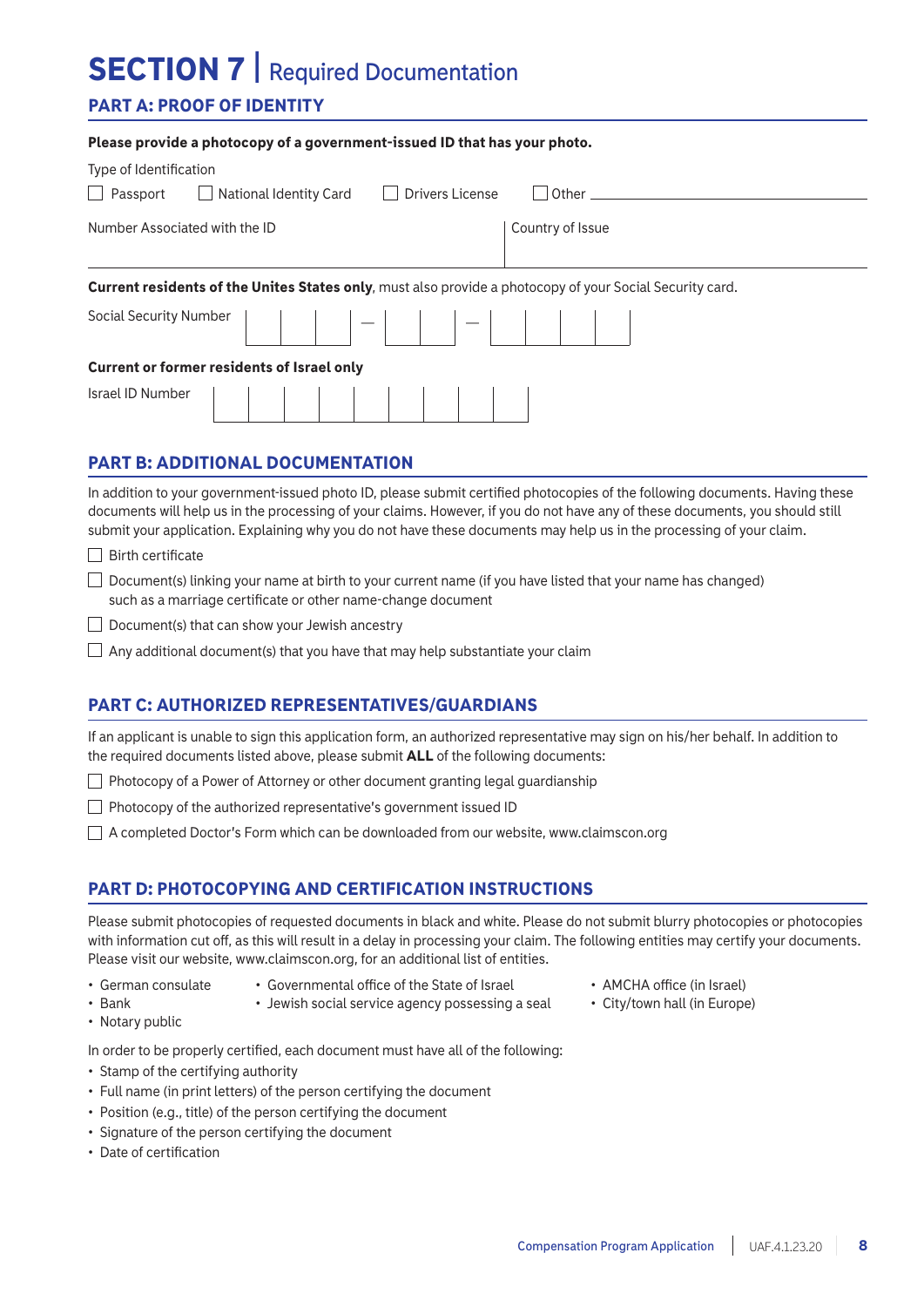# SECTION 8 | **Declaration, Consent, Signature and Certification**

- I declare that all above and attached statements are true.
- I am aware that knowingly making untrue statements will result in a rejection. Positive decisions made on false information will be overturned and I will return the full amount paid to me by the Claims Conference.
- In the event that I am obligated, pursuant to this declaration or otherwise, to return payment to the Claims Conference, I hereby agree that I shall also be liable to reimburse the Claims Conference for any costs and expenses incurred by the Claims Conference in obtaining the return of such payments.
- I understand and hereby agree that the eligibility criteria are solely based on German law. I hereby unconditionally agree that Frankfurt am Main, Germany is the court of exclusive jurisdiction. I also agree that any dispute shall be decided according to the laws of the Federal Republic of Germany.
- I am aware that I have no legal entitlement to receive assistance. Without derogating from the above, I irrevocably waive insofar as this is legally admissible—any claim that I have or may later assert against the Conference on Jewish Material Claims against Germany relating to or connected with this application or the processing thereof.
- I hereby authorize the Claims Conference to request and review any documents and information from archives, such as the German Federal Indemnification Authorities and other authorities, relating to me (the applicant), or my siblings and parents who may be deceased.
- I agree that the Claims Conference may request additional information and documents to process my application.
- I agree that the Claims Conference may determine additional compensation programs that are appropriate to my application on my behalf.

### **CONSENT**

I authorize the authorities, courts, archives and institutions in Germany, Israel (such as the Authority for Holocaust Survivors' Rights and other government ministries in Israel) and abroad to grant the Claims Conference access to my information (including, but not limited to, what pension I may receive from them), documentation and compensation files, including those based on the Bundesentschädigungsgesetz, the laws and provisions of Wiedergutmachung of the German State Governments, or German Federal or State hardship funds for victims of national socialist persecution, the Israeli Disabled of Nazi Persecutions Law or Benefits for Holocaust Survivors Law, to provide information necessary for the examination and execution of my application.

I am aware that these documents and the information may also include the following special categories of personal information: name, address, age, date of birth, gender, education, profession, personal data revealing racial or ethnic origin, political or ideological opinions, religious beliefs or union membership and data concerning health.

I understand that information concerning me collected in this form, and the other individuals referred to on this form, including my family, guardian, or doctor ("Third Parties") will be processed in accordance with Claims Conference privacy notice which can be found at http://www.claimscon.org/about/privacy-policy. I confirm that I have made these Third Parties aware of this notice and have their permission for the Claims Conference, and any third parties set out in the notice, to process their personal information in this application form.

The processing of these data serves the purpose of processing my request for benefits under one or more of the Claims Conference compensation funds, which includes the Article 2 Fund, the Central Eastern European Fund, the Region Specific Persecution Pension, the Child Survivor Fund, the Kindertransport Fund, and the Hardship Fund.

I understand that personal data processed in connection with this application may be transferred to Claims Conference offices, including but not limited to offices in the U.S., Germany and Israel. I also agree that my personal data may be made available to the German Ministry of Finance and the German Federal Audit Office solely for review and audit purposes, in the framework of the data protection provisions of the Federal Republic of Germany.

Information relating to my ethnic and racial origins, political or ideological opinions, religious beliefs, union membership, and health is considered to be special category data under European data protection law ("Sensitive Personal Data"). We require your express consent under European data protection law to process Sensitive Personal Data.

By signing below, I hereby expressly accept that in order to determine my eligibility for the compensation program and receive payment:

- My Sensitive Personal Data shall be processed by the Claims Conference to determine my eligibility for benefits from the Claims Conference restitution programs specified above.
- My Sensitive Personal Data shall be shared with the German Ministry of Finance/Federal Audit Office.
- As needed, my personal data and Sensitive Personal Data collected in this form shall be transferred outside of the European Economic Area.

In addition, I agree that the Claims Conference may use the personal information contained herein in order to provide me with additional information regarding compensation programs or social welfare benefits that are available to Nazi victims. The Claims Conference recognizes my rights in relation to my personal information as set forth in the Claims Conference privacy notice at http://www.claimscon.org/about/privacy-policy.

I understand I have the right to withdraw my consent at any time. To withdraw my consent, to exercise my rights under the privacy notice or to make any complaints I understand I should contact The Claims Conference at privacy@claimscon.org or PO Box 1215, New York, New York 10113. The revocation of consent shall not affect the lawfulness of the processing which has been carried out on the basis of the consent until its revocation. If I withdraw my consent, I understand that the Claims Conference may not be able to process my application or comply with its obligations required to make any payment.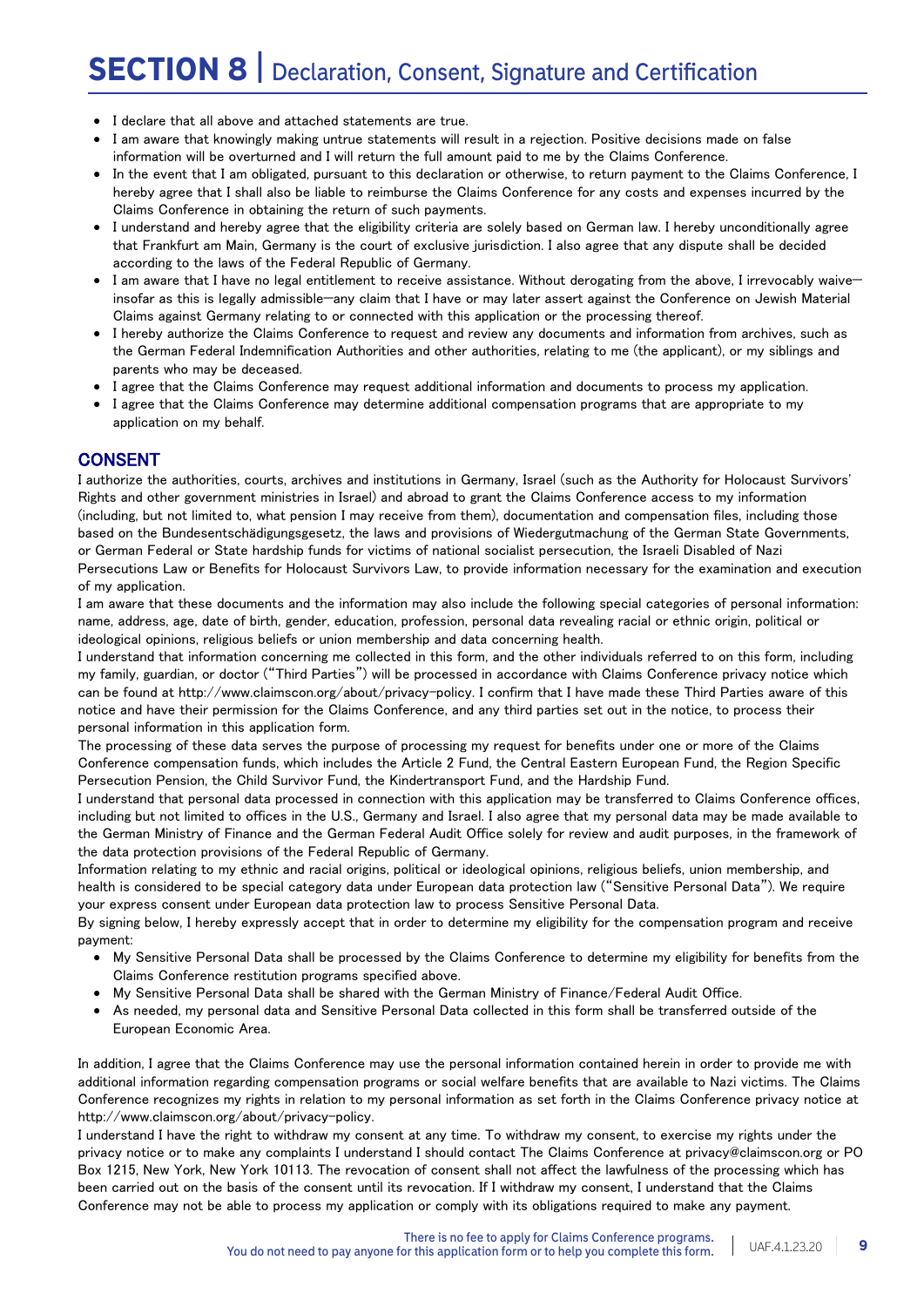### THIS FORM MUST BE SIGNED AT THE SAME TIME IT IS CERTIFIED

 in front of a German consulate, bank, notary, a Jewish social service agency possessing a seal, city/town hall (in Europe), or a governmental office of the State of Israel in order to be certified.

| I certify that the applicant or his/her authorized representative appeared before me today and proved<br>his/her identity by means of:                                                                            |                                     |  |       |      |       |      |  |
|-------------------------------------------------------------------------------------------------------------------------------------------------------------------------------------------------------------------|-------------------------------------|--|-------|------|-------|------|--|
| Passport                                                                                                                                                                                                          |                                     |  |       |      |       |      |  |
|                                                                                                                                                                                                                   |                                     |  |       |      |       |      |  |
| A copy of the ID used to verify the identity must be included with this application.                                                                                                                              |                                     |  |       |      |       |      |  |
| Applicant's Signature                                                                                                                                                                                             |                                     |  | Day   |      | Month | Year |  |
| If an applicant is unable to sign this application form, an authorized representative may sign on his/her behalf.<br>See instructions on page 8 for additional documents required for authorized representatives. |                                     |  |       |      |       |      |  |
| Authorized Representative's Signature                                                                                                                                                                             |                                     |  | Day   |      | Month | Year |  |
|                                                                                                                                                                                                                   |                                     |  |       |      |       |      |  |
|                                                                                                                                                                                                                   |                                     |  |       |      |       |      |  |
|                                                                                                                                                                                                                   |                                     |  |       |      |       |      |  |
| Certifier's Name                                                                                                                                                                                                  | <b>Title</b><br>Organization<br>Day |  | Month | Year |       |      |  |
|                                                                                                                                                                                                                   |                                     |  |       |      |       |      |  |
| Certifier's Signature & Stamp                                                                                                                                                                                     |                                     |  |       |      |       |      |  |
|                                                                                                                                                                                                                   |                                     |  |       |      |       |      |  |
|                                                                                                                                                                                                                   |                                     |  |       |      |       |      |  |
|                                                                                                                                                                                                                   |                                     |  |       |      |       |      |  |
|                                                                                                                                                                                                                   |                                     |  |       |      |       |      |  |
|                                                                                                                                                                                                                   |                                     |  |       |      |       |      |  |
|                                                                                                                                                                                                                   |                                     |  |       |      |       |      |  |
|                                                                                                                                                                                                                   |                                     |  |       |      |       |      |  |
|                                                                                                                                                                                                                   |                                     |  |       |      |       |      |  |
|                                                                                                                                                                                                                   |                                     |  |       |      |       |      |  |

### APPLICATIONS THAT HAVE NOT BEEN SIGNED AND PROPERLY CERTIFIED WILL NOT BE PROCESSED.